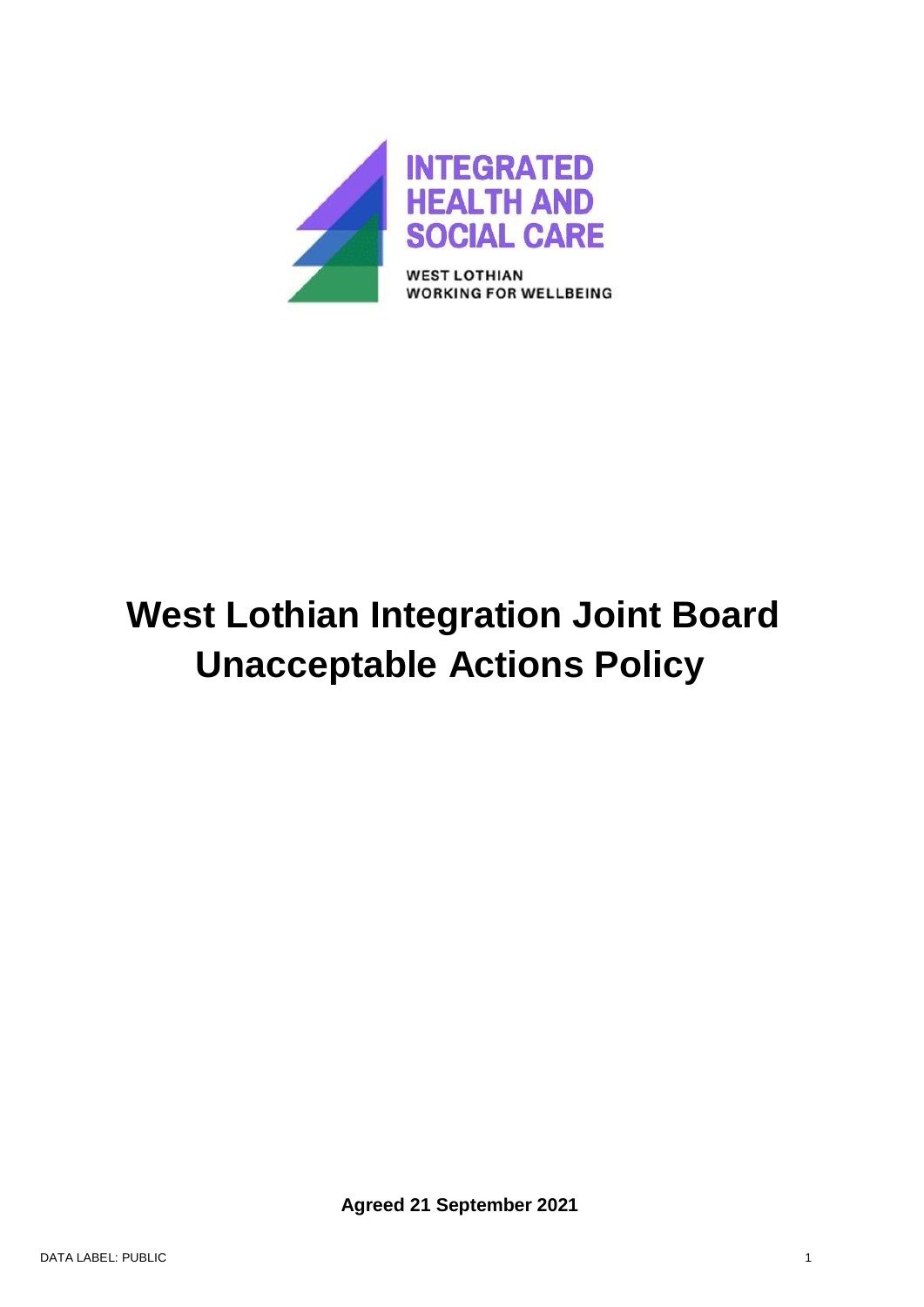# **UNACCEPTABLE ACTIONS POLICY**

# **CONTENTS**

# **Contents**

| 7. RECORDING AND REVIEWING A DECISION TO RESTRICT CONTACT6 |  |
|------------------------------------------------------------|--|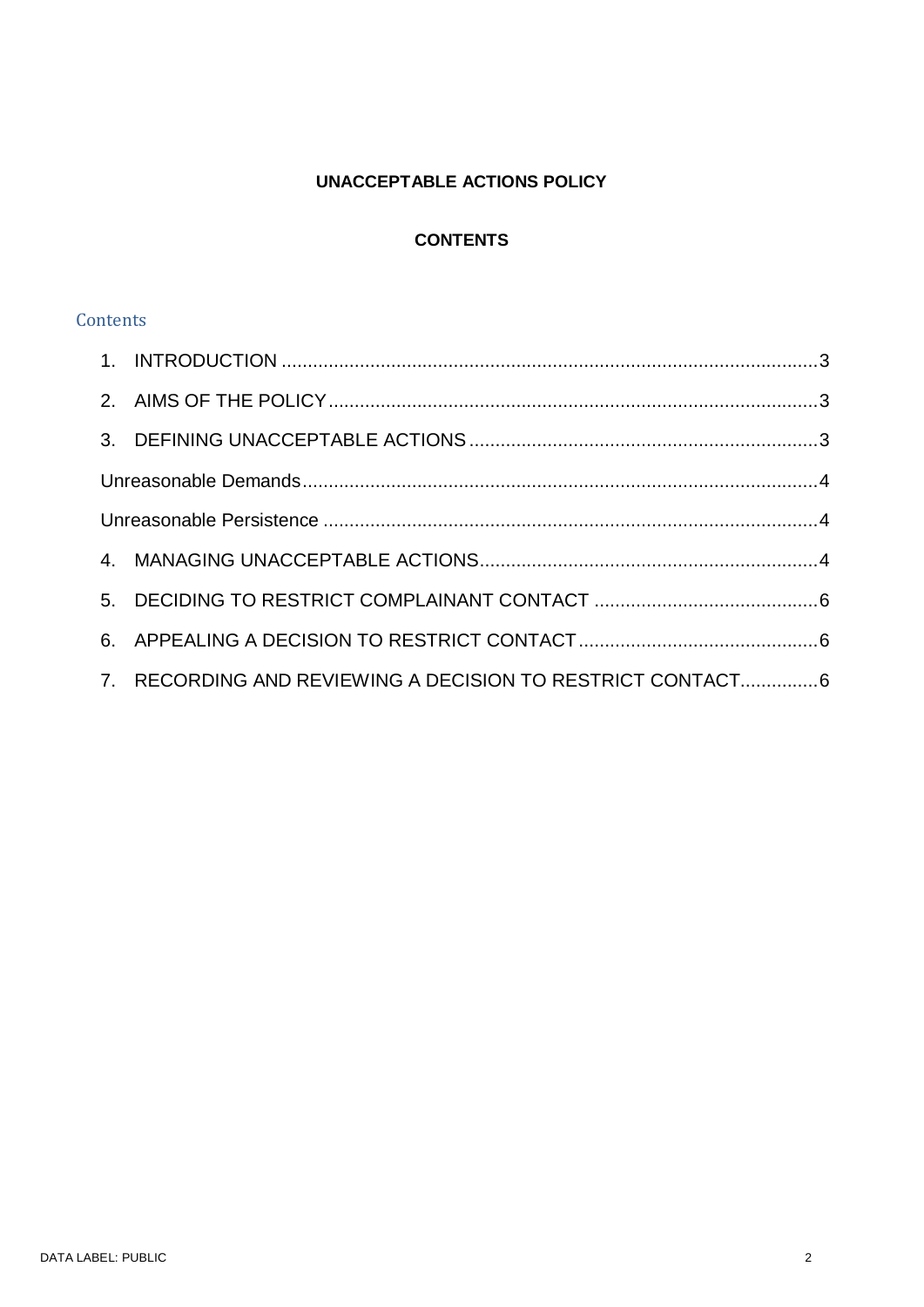# <span id="page-2-0"></span>**1. INTRODUCTION**

- 1.1 In common with other public and private sector service providers, NHS Lothian and West Lothian Council employees working in support of the IJB may occasionally be required to deal with members of the public whose actions or behaviour could be considered unacceptable.
- 1.2 This policy aims to ensure that an excessive amount of time is not taken up in dealing with complainants, whose behaviour is unacceptable, to the disadvantage of other complainants or functions.
- 1.3 This Policy is designed to ensure consistency across services in dealing with unacceptable actions, and mirrors the approved approach advocated by the Scottish Public Services Ombudsman (SPSO) on such matters.

# <span id="page-2-1"></span>**2. AIMS OF THE POLICY**

- 2.1 To deal fairly, honestly, consistently and appropriately with all complainants, including those whose actions are considered unacceptable. While all complainants have the right to be heard, understood and respected, IJB members and NHS and council employees also have the same rights.
- 2.2 To provide a service that is accessible to all complainants. However, where a complainant's actions are considered to be unacceptable, the IJB, while mindful of its statutory obligations, retains the right to restrict or change access to services.
- 2.3 To ensure that other complainants do not suffer any disadvantage from complainants who act in unacceptable manner.

#### <span id="page-2-2"></span>**3. DEFINING UNACCEPTABLE ACTIONS**

Behaviour is not viewed as unacceptable just because a complainant is forceful or determined. However, the actions of complainants who are angry or excessively demanding may result in unreasonable demands on services or unacceptable behaviour towards IJB members or NHS and council employees. It is these actions that are considered unacceptable and the aim is to manage this through this policy. These actions can be grouped under three broad headings:Aggressive or Abusive **Behaviour** 

- 3.1 Violence is not restricted to acts of aggression that may result in physical harm. It also includes behaviour or language (whether oral or written) that may cause IJB members or NHS and council employees to be afraid, threatened or abused.
- 3.2 Examples of behaviour grouped under this heading include threats, physical violence, personal verbal abuse, derogatory remarks and rudeness. Inflammatory statements and unsubstantiated allegations can also be considered as abusive behaviour.
- 3.3 IJB members and NHS and council employees should be treated courteously and with respect. Violence or abuse towards them is unacceptable. The anger felt by complainants involves the subject matter of the complaint. However, it is not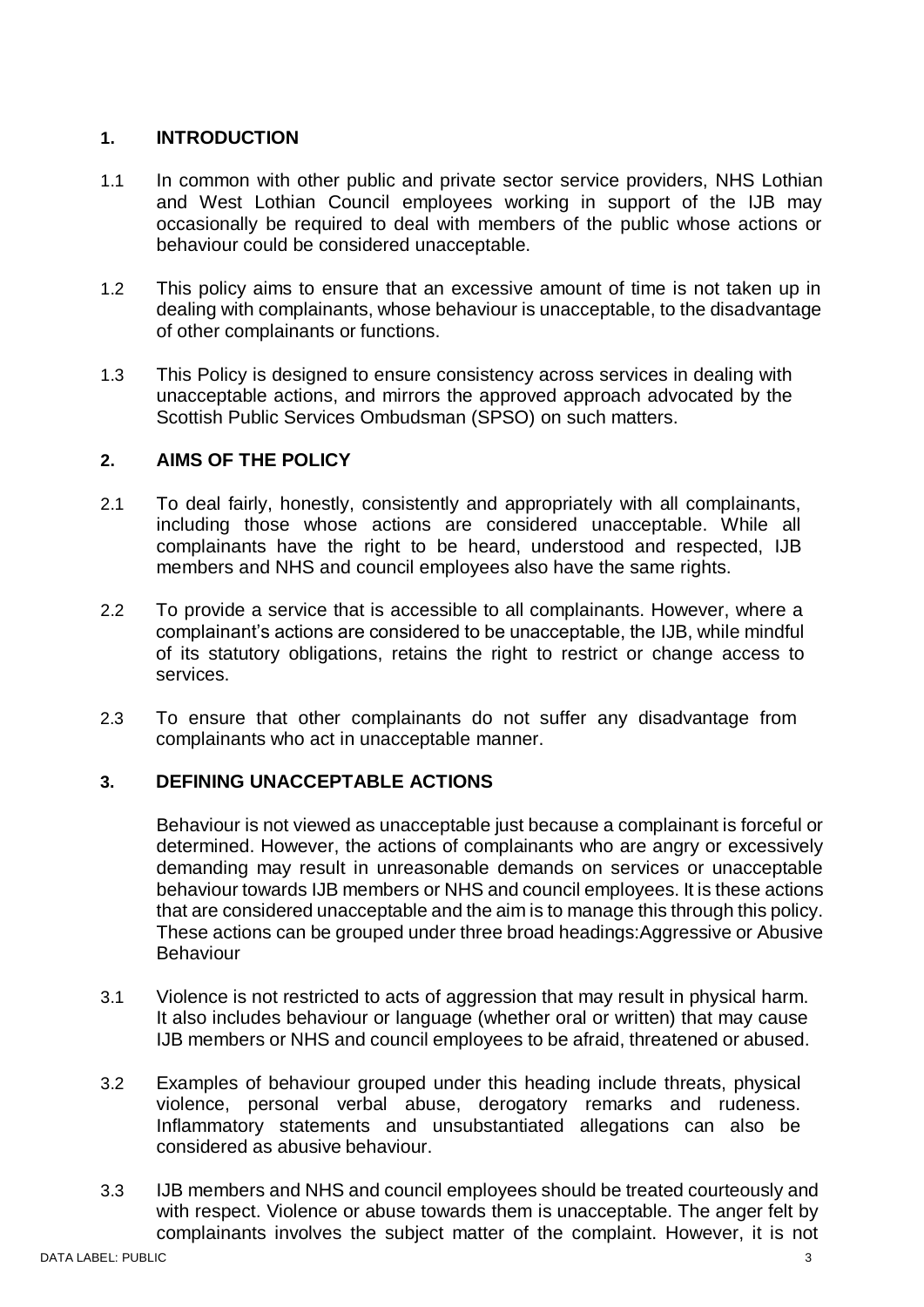acceptable when anger escalates into aggression directed towards IJB members or NHS and council employees.

# **Unreasonable Demands**

- <span id="page-3-0"></span>3.4 Complainants may make what is considered to be unreasonable demands through the amount of information they seek, the nature and scale of service they expect, or the number of approaches they make. What amounts to unreasonable demands will always depend on the circumstances surrounding the behaviour and the seriousness of the issues raised by the complainant.
- 3.5 Examples of actions grouped under this heading include demanding responses within an unreasonable timescale, insisting on seeing or speaking to a particular individual, continual phone calls or letters, repeatedly changing the substance of the complaint or raising unrelated concerns.
- 3.6 These demands are considered unacceptable and unreasonable if they start to impact substantially on the work of a service area, such as taking up an excessive amount of time to the disadvantage of other complainants or functions.

#### **Unreasonable Persistence**

- <span id="page-3-1"></span>3.7 It is recognised that some complainants will not or cannot accept that the IJB is unable to assist them further or provide a level of service other than that provided already. Complainants may persist in disagreeing with the action or decision taken in relation to their complaint or contact the IJB persistently about the same issue.
- 3.8 Examples of actions grouped under this heading include persistent refusal to accept a decision made in relation to a complaint and continuing to pursue a complaint without presenting any new information. The way in which these complainants make approaches may be entirely reasonable, but it is their persistent behaviour in continuing to do so that is not.
- 3.9 The actions of persistent complainants are considered to be unacceptable when they take up what is considered to be a disproportionate amount of time and resources.

#### <span id="page-3-2"></span>**4. MANAGING UNACCEPTABLE ACTIONS**

4.1 There are relatively few complainants whose actions could be considered unacceptable. How these actions are managed depends on their nature and extent. Where a complainant's actions adversely affect the ability to work and provide a service to others, it may be necessary to restrict complainant contact with the IJB. Wherever possible, this should be undertaken in a way that allows a complaint to progress to completion through our complaint process. Contact in person could be restricted to contact by telephone, fax, letter or electronically or by any combination of these. At least one form of contact will be maintained. In extreme situations, a complainant will be told in writing that their name is on a 'no personal contact' list. This means that contact with the IJB will be restricted to either written communication or through a third party.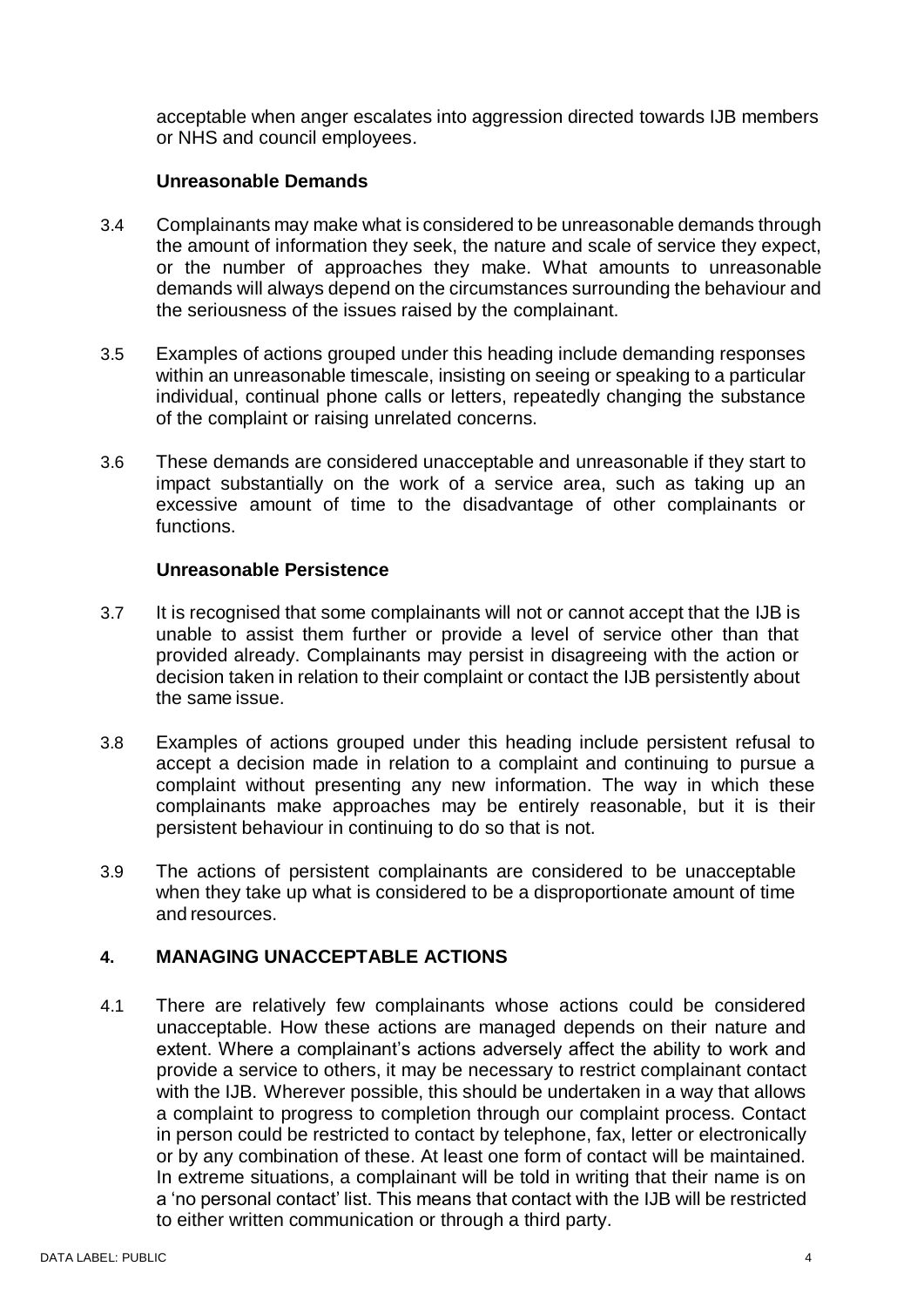- 4.2 The threat or use of physical violence, verbal abuse or harassment towards IJB members or NHS and council employees will likely result in the ending of all direct contact with the complainant. Incidents may be reported to the police. This will always be the case if physical violence is used or threatened.
- 4.3 Correspondence (letter, fax or electronic) that is abusive to IJB members or NHS and council employees, or contains allegations that lack substantive evidence will not be progressed. Complainants will be:
	- told that their language is considered offensive, unnecessary and unhelpful;
	- asked to stop using such language; and
	- informed that there will be no response to their correspondence if they persist inthis.

They may also be informed that future contact may require to be channeled through a third party.

- 4.4 In line with current policy, NHS and council employees will end telephone calls if the caller is considered aggressive, abusive or offensive. The person taking the call has the right to make this decision, tell the caller that the behaviour is unacceptable and end the call if the behaviour does not stop.
- 4.5 Where a complainant repeatedly phones, visits the office, sends irrelevant documents or raises the same issues, the following actions may be taken:
	- only take telephone calls from the complainant at set times on set days or put an arrangement in place for only one employee to deal with calls or correspondence from the complainant in the future;
	- require the complainant to make an appointment to see a named employee before visiting the office;
	- require the complainant to contact the office in writing only;
	- return the documents to the complainant or, in extreme cases, advise the complainant that further irrelevant documents will be destroyed;
	- take other action considered appropriate. However, the complainant will always be told what action was being taken and why.
- 4.6 Where a complainant continues to correspond on a wide range of issues, and this is considered excessive, then the complainant may be told that only a certain number of issues will be considered in a given period and asked to limit or focus their requests accordingly.
- 4.7 Complainant action may be considered unreasonably persistent if the complaints procedure has been exhausted and the complainant continues to dispute the decision relating to their complaint. The complainant may be told that no future phone calls will be accepted or interviews granted concerning this complaint. Any future contact by the complainant on this issue will require to be in writing. Future correspondence will beread and filed, but only acknowledged or responded to if the complainant has provided significant new information relating to the complaint.